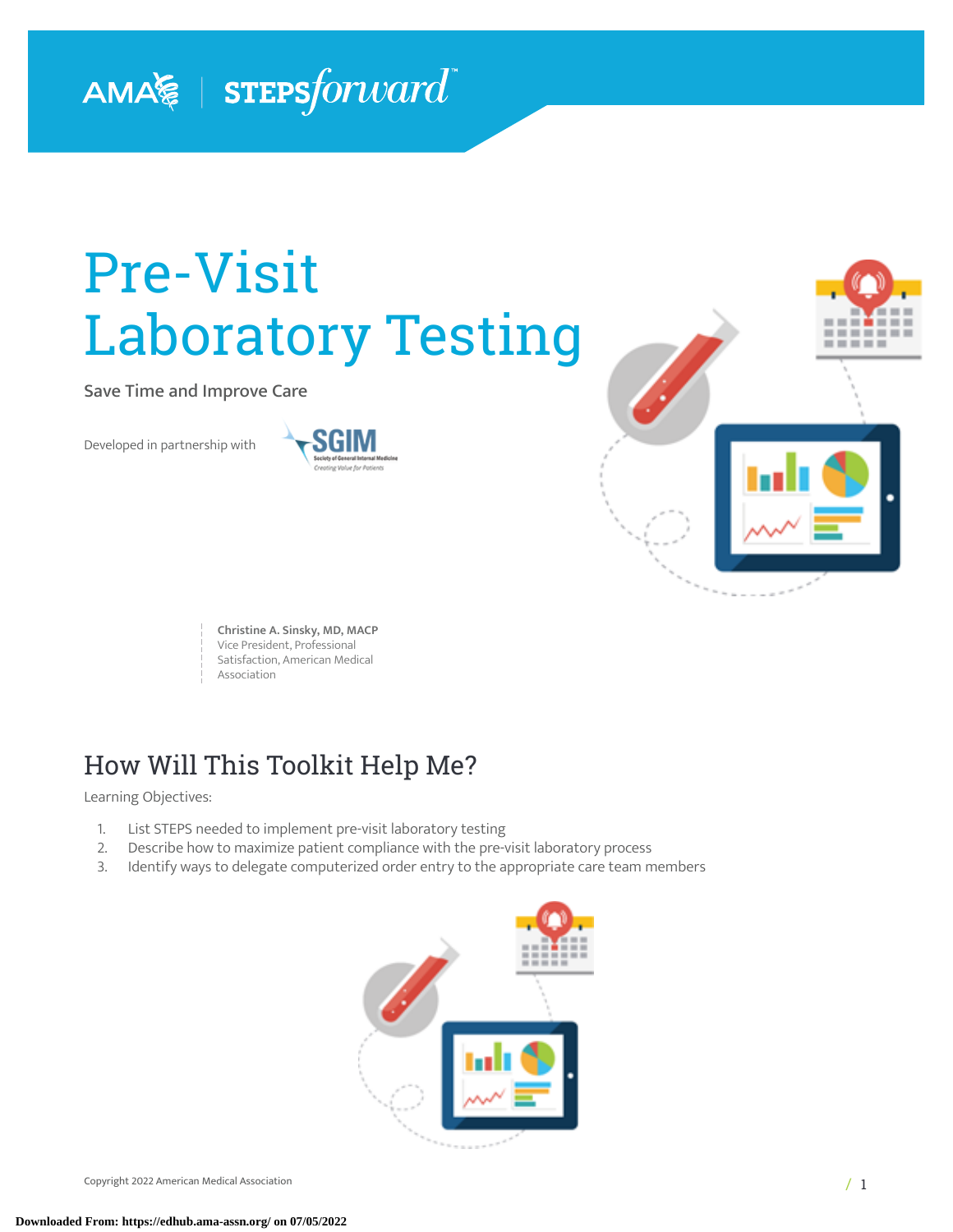### Introduction G)

Pre-visit laboratory testing involves ordering patient laboratory tests at the time of the current appointment to be completed before the next appointment. Prospectively identifying the necessary pre-visit lab tests for the next visit allows the patient and physician to have a face-to-face conversation about lab results and options for care during the next visit. $^{1{\rm R2}}$ R3 This process eliminates the need to review results later, [saving](https://www.ama-assn.org/practice-management/sustainability/ama-steps-forward-saving-time-playbook-physicians) time and improving patient care.

Pre-visit laboratory testing is a component of pre-visit [planning](https://edhub.ama-assn.org/steps-forward/module/2702514) described in detail in a separate toolkit.

# Five STEPS to Implement Pre-Visit Laboratory Testing

- 1. Use a Visit Planner Checklist to Preorder Labs and Other Needed Tests for the Next Visit
- 2. Delegate Electronic Order Entry ----------------------------------3. Schedule the Next Follow-up Appointment
- 4. Arrange for Tests to Be Completed Before the Next Visit
- 
- 5. Empower Team Members to Manage the Inbox





### Use a Visit Planner Checklist to Preorder Labs and Other Needed Tests for the Next Visit

A visit planner checklist enables the physician to indicate the interval until the next appointment and schedule any associated labs. It should be quick and convenient to use, requiring no more than a few seconds of physician time. The visit planner is most useful if customized to the practice or an individual physician or specialty. For example, at the end of an office visit, a physician may schedule a patient with diabetes to return in 3 months to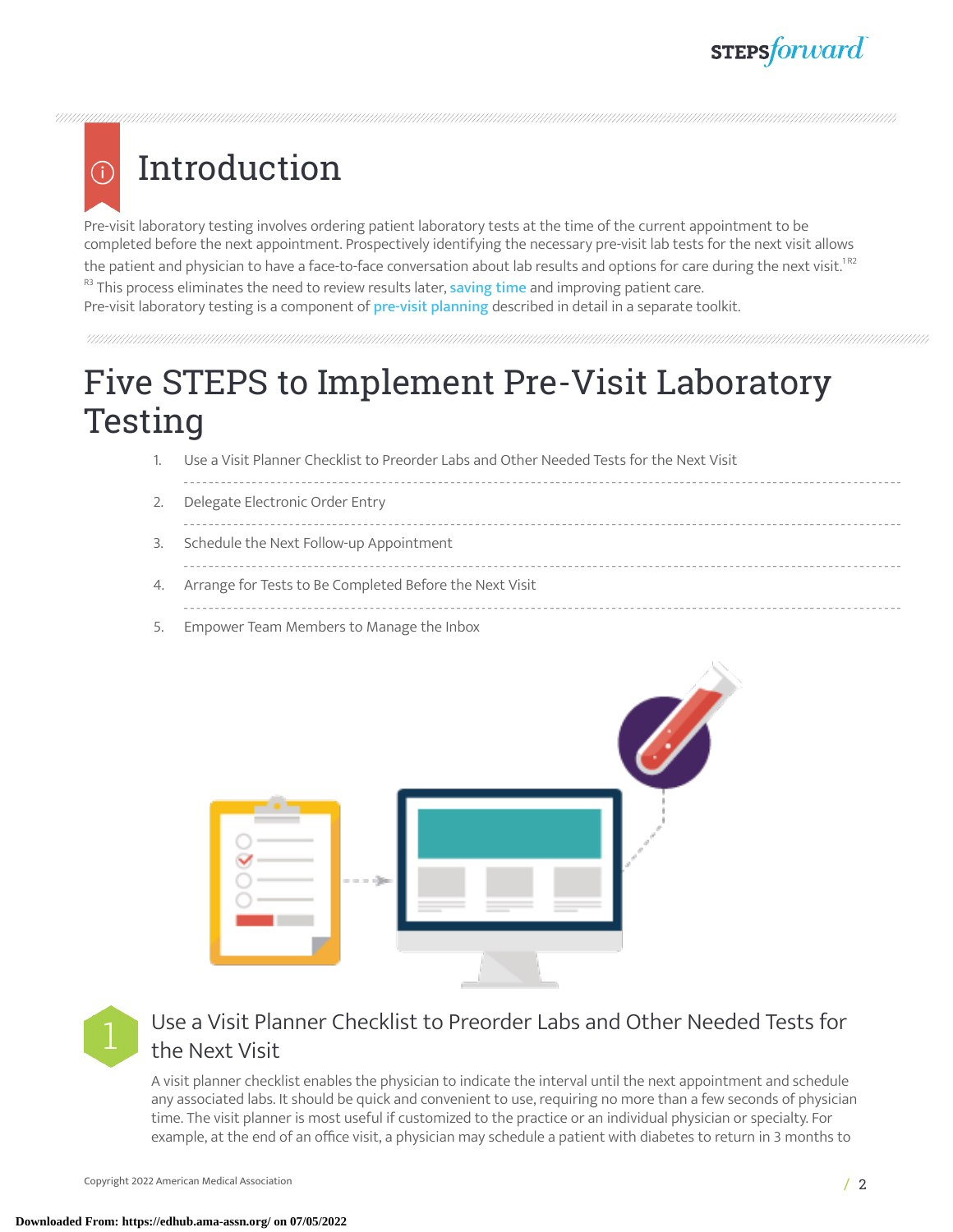complete a fasting blood sugar and hemoglobin A1c (HbA<sub>1c</sub>) before the visit. The result will be available to the patient and physician at the following appointment.

If patients miss the lab appointment, the appropriate team member can call them, invite them to come in for the test that they missed and, when appropriate, remind them of their upcoming appointment with the physician. This phone call can serve as a safeguard to reduce no-shows for office visits. The reminder call can also alert the team when the patient cannot keep their appointment with the physician so they can open up that time slot for another patient.

### **Visit Planner Checklist: Order Sheet for Patient Visits**

(MS WORD, 49 KB)

**Q&A**

I am overwhelmed by the process of selecting a diagnosis code for each test ordered. Do you have any suggestions?

When creating the visit planner, pair each test with the most frequently used diagnosis codes for that test. You can then easily check the appropriate diagnosis code for each patient, alleviating the need in most circumstances to search through a long list for the appropriate diagnosis code. Some practices work with their IT department and/or electronic health record (EHR) vendor to create an electronic checklist version.

### I commonly order bundles of tests. Can the visit planner help with this?

Yes, you can create "order sets" or bundles of tests grouped by condition. Order sets simplify the ordering process and reduce the likelihood of missing laboratory tests. For example, when using an order set, a single checkmark provides diagnosis codes along with orders for an entire panel of tests. For a patient with diabetes, an order set could include orders and corresponding codes for HbA1c, lipid profile, urine microalbumin/creatinine ratio, and creatinine blood test.

### Is it desirable to have a nurse call the patient 1 week in advance of the appointment to arrange the needed orders?

Some organizations hire a nurse to review the patient's chart 1 week before the appointment and then use standing orders to identify the appropriate lab tests as an alternative to the physician doing the pre-visit lab ordering. On the surface, this involves extra work because another clinician is reviewing the record and developing an understanding of the patient's needs, and risks inaccuracy because protocols will not trigger all of the necessary tests. However, ordering pre-visit labs is still more efficient and patientoriented than completing the laboratory tests after the appointment.

### Delegate Electronic Order Entry

As described in STEP 1, using a visit planner checklist should only take a physician a few seconds. Entering the same information found on the checklist into a computer may require 1 to 2 minutes. Several minutes more per task can add up to hours per day.<sup>3 R5</sup> <mark>[Delegating](https://edhub.ama-assn.org/steps-forward/module/2702598) electronic order entry t</mark>o another clinical team member allows physicians to focus on providing high-quality patient care. [4](#page-8-0)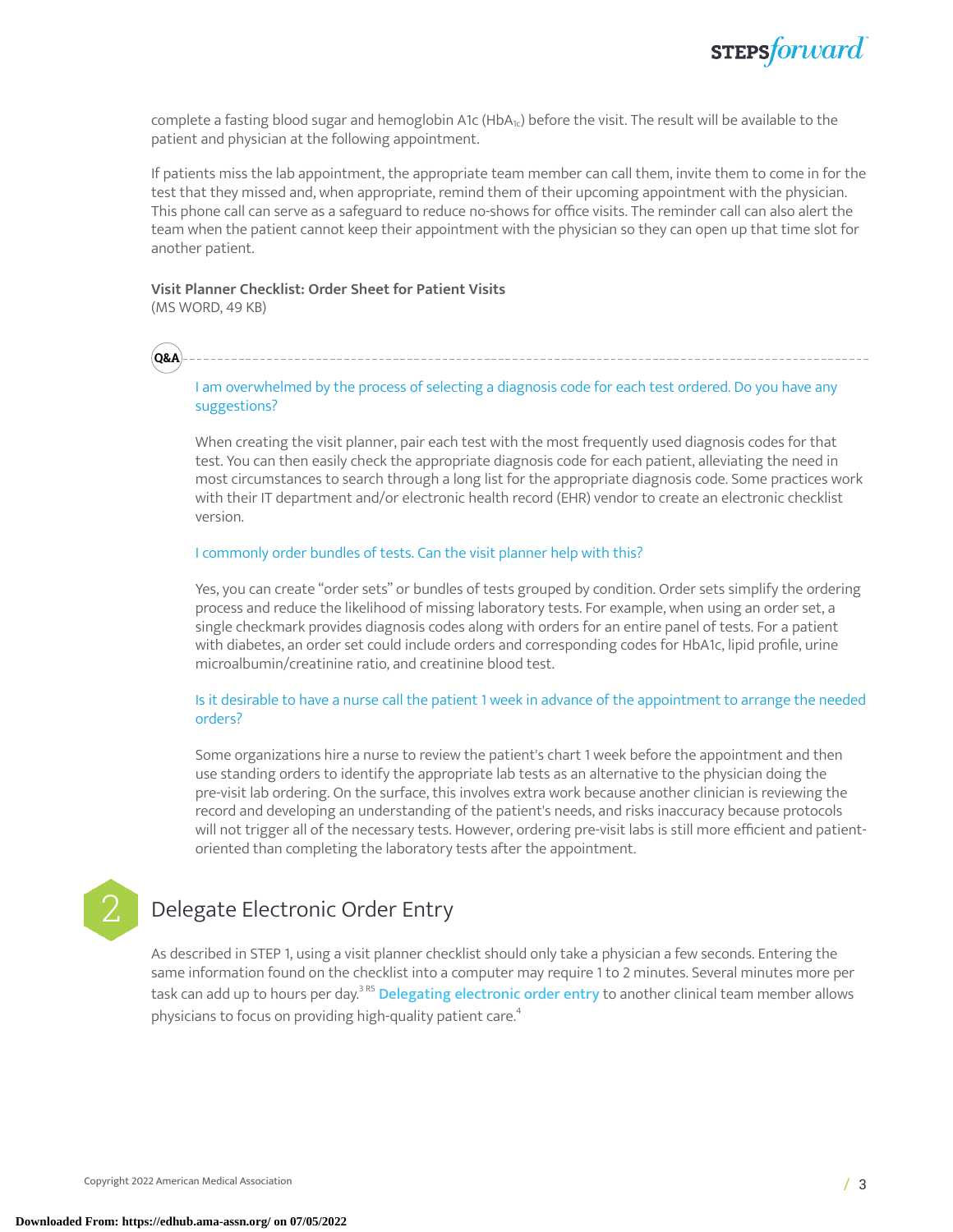### **Which team members can enter orders during pre-visit planning?**

According to the Joint [Commission](https://www.jointcommission.org/standards/standard-faqs/ambulatory/record-of-care-treatment-and-services-rc/000002210/), any licensed, certified, or unlicensed team member, including registered nurses, licensed practical nurses, medical assistants, and clerical personnel, may enter orders at the direction of a physician. This includes orders based on standard office protocols or standing order sets that have been approved by the practice or organization. Team members who are not authorized to "submit" orders should leave the order as "pending" for a certified or licensed team member to activate or submit after verification. The authority to pend vs activate or submit orders varies based on state, local, and professional regulations. While the Centers for Medicare & Medicaid Services (CMS) is silent on who may enter orders, in general, CMS considers diagnostic test order [requirements](https://www.cms.gov/Outreach-and-Education/Medicare-Learning-Network-MLN/MLNProducts/Downloads/LabServices-ICN909221-Text-Only.pdf) met if there is an authenticated medical record by a physician supporting their intent to order the tests. Again, this may vary by state, local, and professional regulations.

#### Does pre-visit laboratory testing require hiring additional team members?

No; however, it shifts how and when the work is completed. Pre-visit laboratory testing requires less team member time. For example, without a pre-visit lab process in place, the patient sent for a lab test after the visit may need to call for results. The receptionist or call center fields the call and passes the message to the nurse, who discusses the matter with the physician. The physician must then review the chart for clinical details and communicate back to the nursing team about the next steps. The nurse then tries to contact the patient, which may require multiple attempts. Pre-visit lab testing avoids these steps.



**Q&A**

### Schedule the Next Follow-up Appointment

Scheduling patients for their next visit at the conclusion of the current visit saves time, promotes continuity, and may improve adherence to follow-up visits.<sup>[4](#page-8-0)</sup> It also signals to patients that you want to see them again and will plan ahead to make their visit as meaningful as possible. [5](#page-8-1)

Many practices find that scheduling 1 year or more in advance [saves](https://www.ama-assn.org/practice-management/sustainability/ama-steps-forward-saving-time-playbook-physicians) the care team time. Some patients will have to call to reschedule, but this is less work for both patient and practitioner than a system that requires all patients to call to schedule their next visit.

Some practices that choose not to book 1 year or more in advance instead create a system to store appointment times and associated lab requests and then contact the patient 2 weeks before the due date to schedule both the appointment and any pre-visit laboratory tests. Others will send the patient a postcard asking the patient to call in. While these approaches require more "touches," they are reasonable alternatives for clinics that do not schedule a year in advance.



#### Does pre-visit laboratory testing result in more no-shows?

Not at all. Pre-visit laboratory testing, especially when coupled with an automated reminder, often decreases the rate of no-shows in a practice. Implementing an automated or manual reminder system that contacts patients via phone call, letter, email, or text message gives patients the opportunity to confirm that they will be present at their next visit or indicate that they would like to reschedule.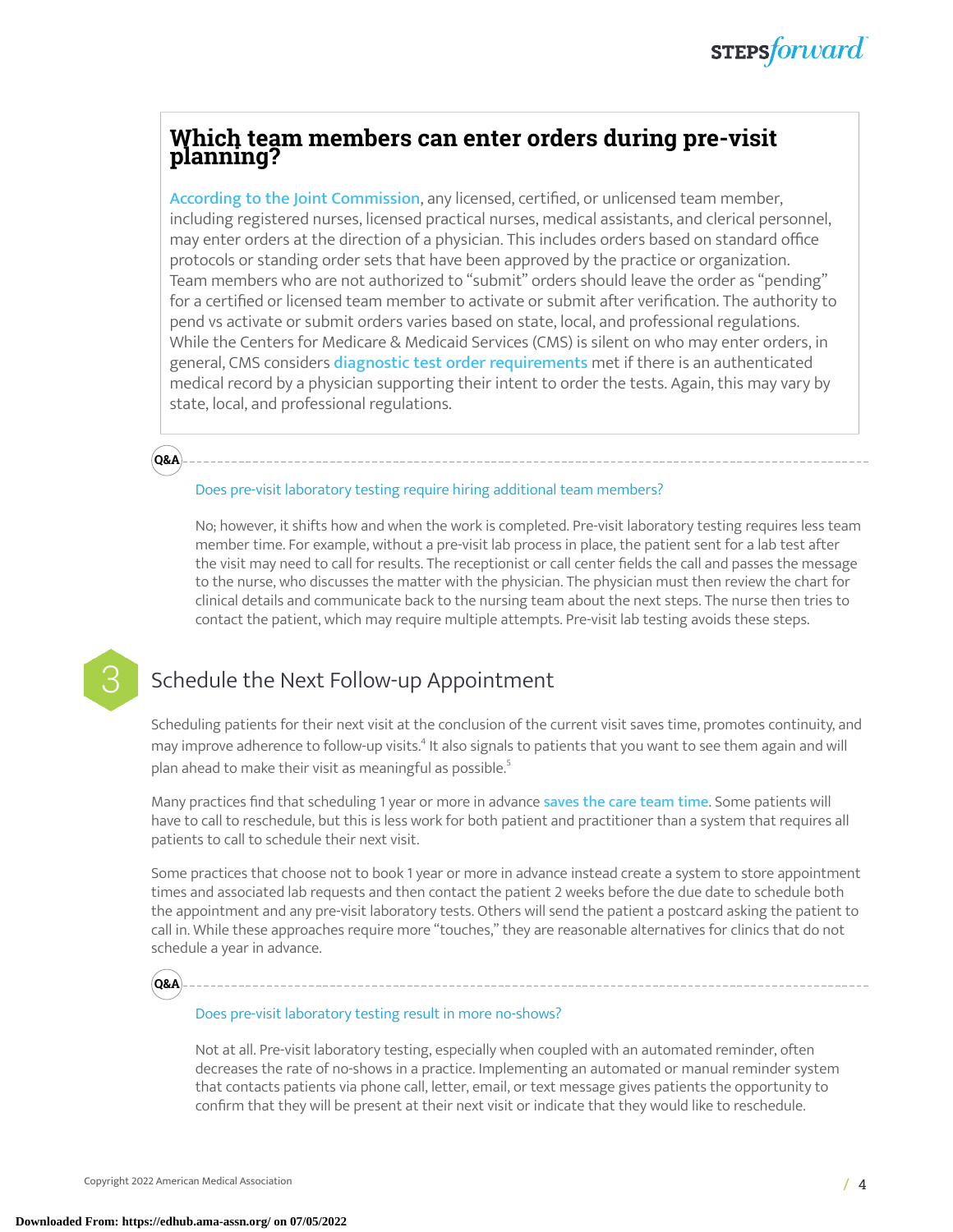### stepsforward



### 4 Arrange for Tests to Be Completed Before the Next Visit

While scheduling patients for their next office visit, simultaneously schedule any labs or additional tests and scans before the next office visit. Some organizations arrange for patients to have lab testing a few days before their appointment with the physician. In contrast, others have developed processes for rapid turnaround of the lab testing and results so that the patient may come for the lab test earlier on the day of their appointment with the physician. Each approach aims to have the lab results available at the visit so the physician and patient can discuss them face-to-face.<sup>1R2 R3</sup>

Monitoring a condition at appropriate intervals through pre-visit laboratory testing allows the patient and physician to complete all management decisions during a visit. This is more efficient than having the results return slowly to the office, generating multiple phone calls and additional follow-up work for the physician and care team to conduct.<sup>4 R6</sup>



How can I accommodate my patients who don't want to take an extra day off from work to have laboratory tests done?

Many health care organizations have extended laboratory hours that allow patients to come in before work, after work, or on weekends. In addition, some health care organizations allow patients to have labs drawn at a satellite facility closer to their homes. Many labs allow patients to schedule their blood draw, providing extra flexibility.

We use a commercial laboratory that holds future lab requests for only 2 weeks. How would we implement pre-visit laboratory testing?

Pre-visit laboratory testing saves the clinical practice sufficient time to be worth the investment of working with commercial laboratory vendors to hold orders for 12 months or more. Alternatively, your EHR might enable you to place future orders, which could be released by a clinical team member 2 weeks before the patient's upcoming visit.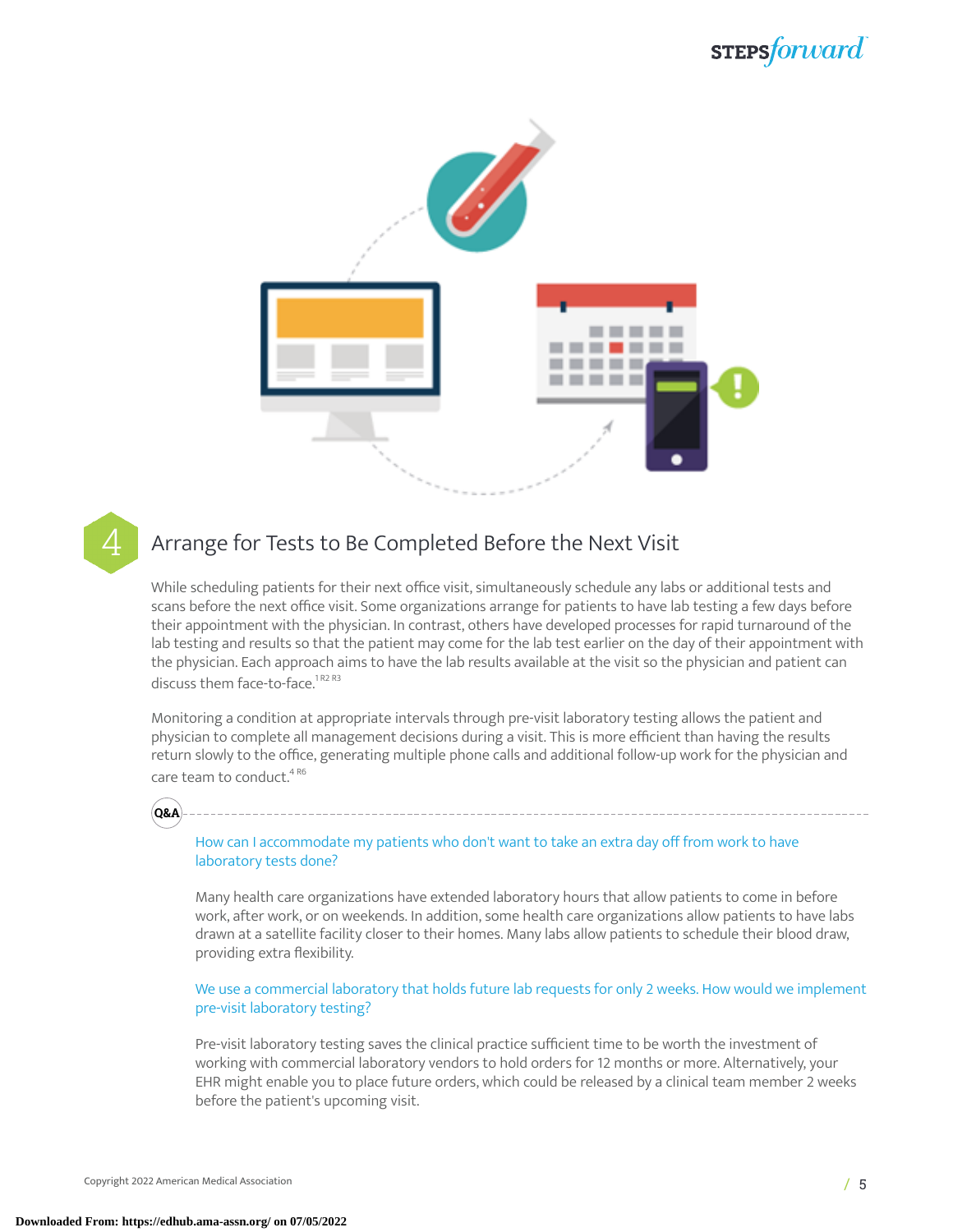### sTEPSforward

#### Can this same process be used for other tests?

Yes, your practice can use the same process for x-rays and other diagnostic tests to achieve the same efficiencies and improvements in patient safety and patient engagement. For example, the care team is less likely to miss a test or overlook results when a mammogram or follow-up chest x-ray is scheduled to occur before the next appointment.





### 5 Empower Team Members to Manage the Inbox

Team members can use [physician-established](https://edhub.ama-assn.org/steps-forward/module/2702694) protocols to review results and forward only those that are abnormal to the physician. This way, the physician reviews most labs only once—at the time of the appointment. This is known as "just-in-time" information processing. For example, suppose a team member reviews a patient's lab results for urgent abnormalities before a visit and finds none. In that case, the physician will only need to review the results once at the time of the patient's visit. $^{2\, {\rm R3}\, {\rm R4}}$ 



How should we approach pre-visit laboratory testing for patients with new or unexpected medical issues that require additional laboratory testing after a visit?

New or unexpected issues identified during the visit will happen on occasion. However, you generally want to design your processes to manage the *majority* of situations. If your system is running smoothly, you can handle the occasional variation, such as the need for post-visit labs.

Some labs will hold onto samples for a few days and allow the care team to order add-on tests at the time of the visit. For example, if your lab will hold onto samples for 3 days, you should work with patients and care team members to schedule pre-visit labs within 3 days of the scheduled appointment.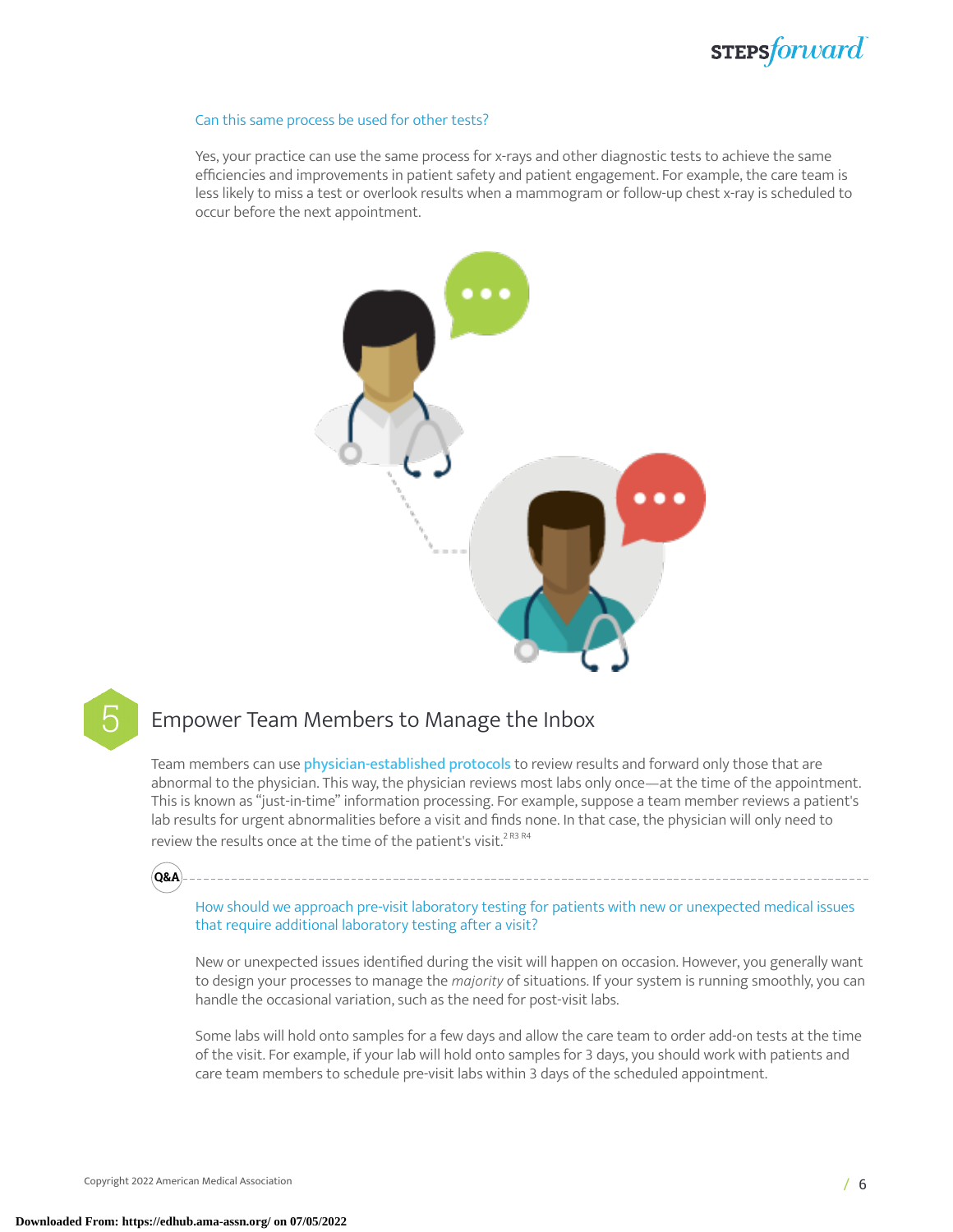

#### What if the patient's pre-visit laboratory testing yields an abnormal result?

The team generally handles abnormal results according to established protocols and reviews abnormal results with the physician. For example, suppose a patient has a newly elevated blood sugar result. In that case, the care team will discuss with the physician, who may order additional tests prior to the appointment and refer the patient to the diabetes educator. This approach provides an opportunity to advance the clinical evaluation ahead of the appointment. Depending on the nature of the abnormality, such as a new cancer diagnosis, the protocol may require the physician to inform the patient personally of the result. Again, if the system is running smoothly in general, an occasional abnormal result will not present a large challenge.

Our practice's EHR now automatically releases results to patients via the patient portal. How will this impact pre-visit laboratory testing?

Given new federal [requirements](https://edhub.ama-assn.org/steps-forward/module/2781026) announced in 2021 that require immediate release of all lab results to patients, it is possible for results—even urgent abnormal results—to be made available to patients before physicians have a chance to review and discuss the results with the patient. It is important to make patients aware of this new process and reassure them that their physician will review and discuss all results at their upcoming appointment. The physician will address anything flagged as abnormal at the appropriate time.

### Conclusion

Scheduling future appointments and pre-ordering needed laboratory tests before the next visit sends the right message to patients—their care team is proactively preparing for their next appointment to ensure efficient use of time at each visit. $^{\mathrm{6}}$  $^{\mathrm{6}}$  $^{\mathrm{6}}$ Patients who are more actively involved in their own care generally experience better health outcomes and regularly obtain preventive care, such as having lab work done at the appropriate intervals.<sup>[4](#page-8-0)</sup> Additionally, this approach encourages the team to take a more active role in reviewing laboratory results to support the physician during a visit.

**Pre-Visit Laboratory Testing: Implementation Checklist** (MS WORD, 50 KB)

**Measure the Impact of Pre-Visit Labs** (MS WORD, 96 KB)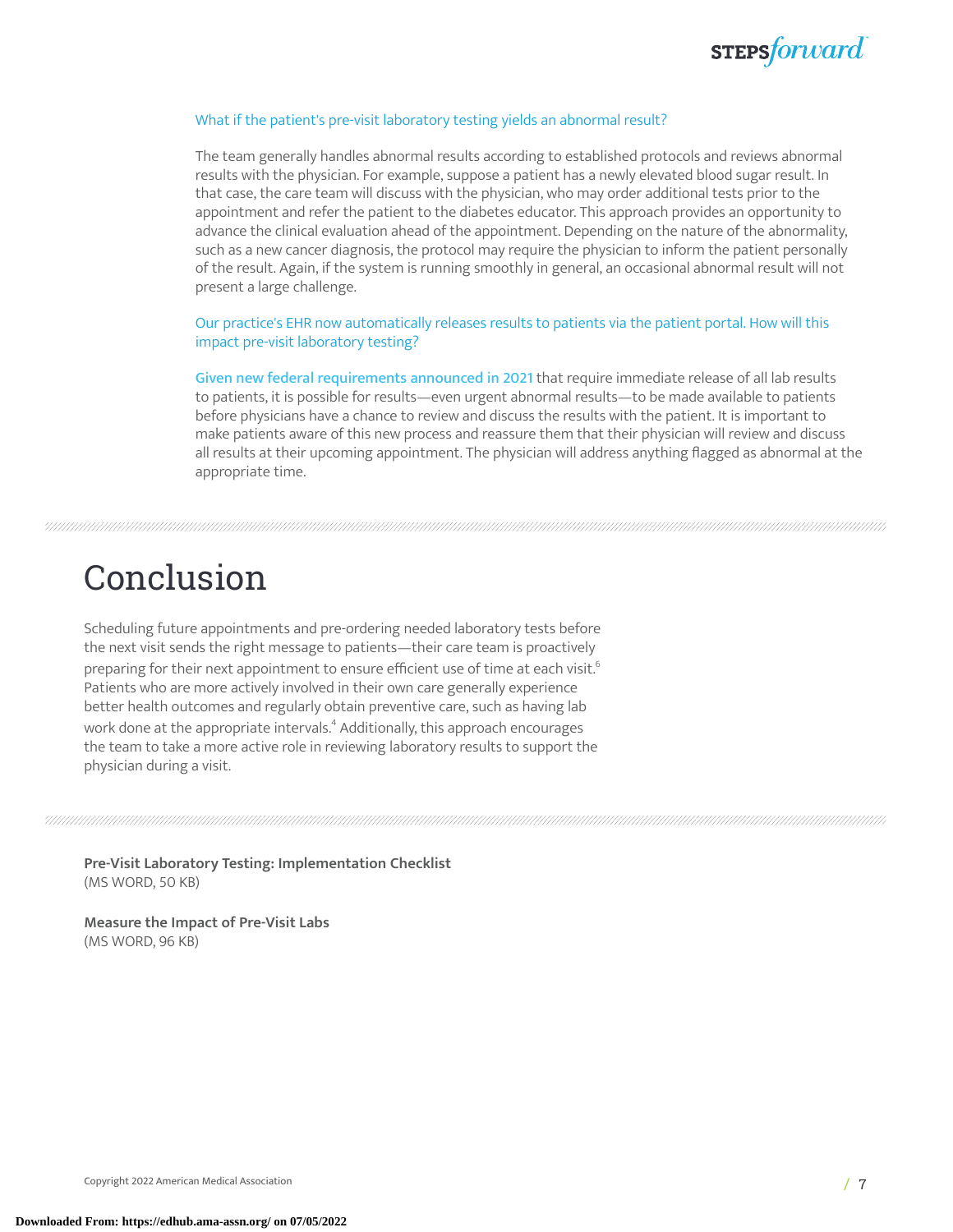### stepsforward



"Pre-visit lab through point-of-care testing saved our clinic \$25 per visit in physician and staff time."

**—J. Benjamin Crocker, MD;** Internal Medicine, Ambulatory Practice of the Future

### **How Much Time and Money Will Pre-Visit Laboratory Testing Save My Practice?**

Use this calculator to estimate the amount of time and money you could save by implementing pre-visit laboratory testing in your practice. Enter the amount of time (minutes) per day spent by physicians and team members on activities that could be eliminated by pre-visit testing. Results should be verified for your specific practice and workflows. Calculations are for demonstration purposes only. Actual savings may vary.



### **Make clinical decisions with the patient at the appointment in real time.**

Testing before the visit gives patients the opportunity to discuss any changes in condition and treatment with their physician face-to-face.

### **Organize care (including lab testing) around an annual comprehensive care visit.**

By organizing multiple components of care around a single visit, your patients save time, and so do you.

### **Extend the "pre-visit paradigm" to other tests.**

Apply the same pre-visit testing approach to x-rays and other diagnostic tests. Planning ahead to schedule diagnostic tests offers the same efficiencies and improvements in patient safety and patient engagement and allows patients to discuss their results with their physician face-to-face.

### Further Reading **Journal Articles and Other Publications**

• Sinsky CA, Willard-Grace R, Schutzbank AM, Sinsky TA, Margolius D, Bodenheimer T. In search of joy in practice: a report of 23 high-functioning primary care practices. *Ann Fam Med*. 2013;11(3):272-278. doi:[10.1370/afm.1531](http://www.annfammed.org/cgi/pmidlookup?view=long&pmid=23690328)

Copyright 2022 American Medical Association / 8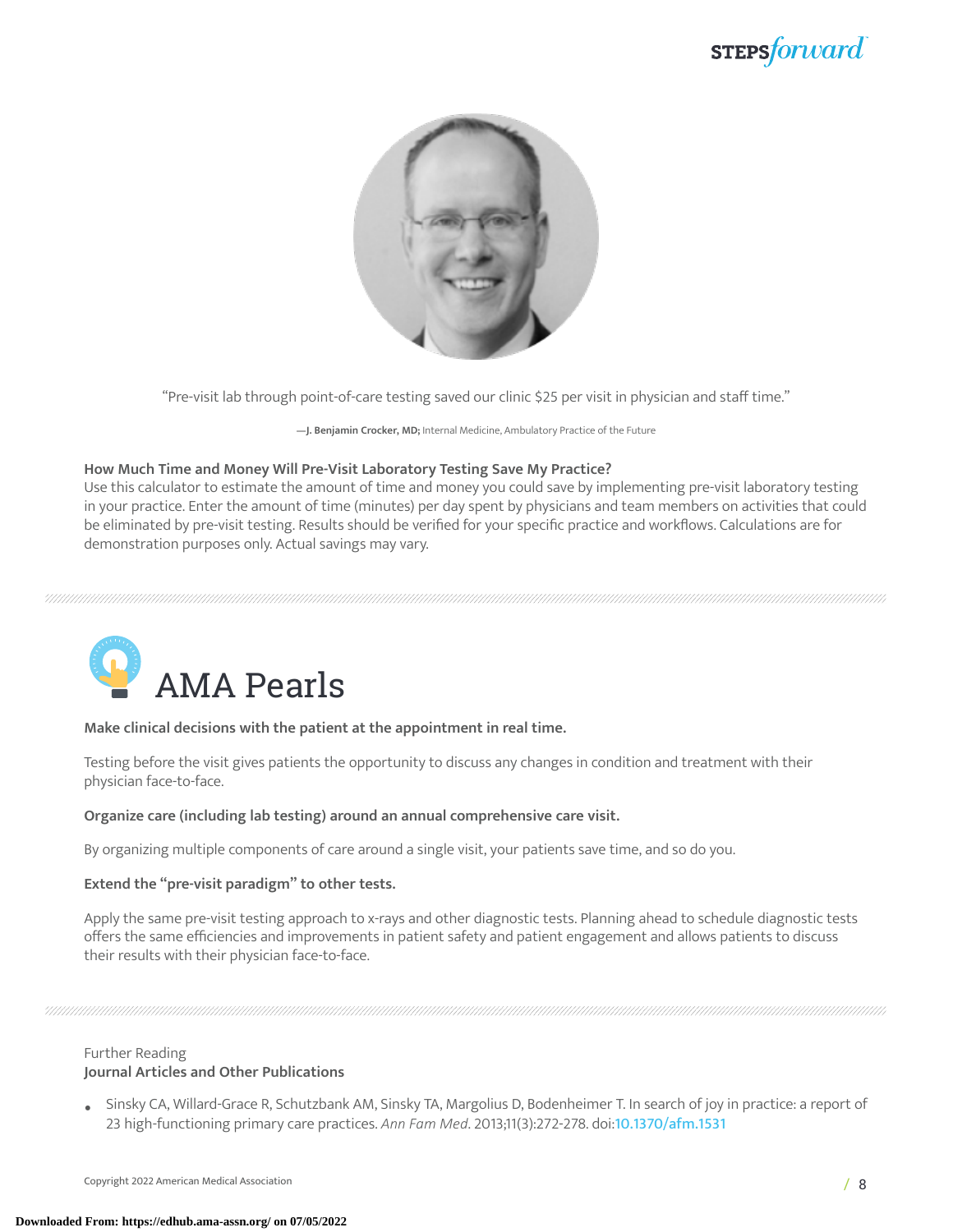

- Vrijsen BEL, Ten Berg MJ, Naaktgeboren CA, et al. The impact of a standardized pre-visit laboratory testing panel in the internal medicine outpatient clinic: a controlled "on-off" trial. *J Gen Intern Med*. 2021;36(7):1914-1920. doi:[10.1007/](https://dx.doi.org/10.1007/s11606-020-06453-2) [s11606-020-06453-2](https://dx.doi.org/10.1007/s11606-020-06453-2)
- Crocker B, Lewandrowski EL, Lewandrowski N, Gregory K, Lewandrowski K. Patient satisfaction with point-of-care laboratory testing: report of a quality improvement program in an ambulatory practice of an academic medical center. *Clin Chim Acta*. 2013;424:8-11. doi: [10.1016/j.cca.2013.04.025](http://dx.doi.org/10.1016/j.cca.2013.04.025)

## Article Information

### AMA CME [Accreditation](https://edhub.ama-assn.org/pages/ama-cme) Information

**Credit Designation Statement:** The American Medical Association designates this enduring material activity for a maximum of 0.5 *AMA PRA Category 1 Credit(s)*™. Physicians should claim only the credit commensurate with the extent of their participation in the activity.

**CME Disclosure Statement:** Unless noted, all individuals in control of content reported no relevant financial relationships.

If applicable, all relevant financial relationships have been mitigated.

**Credit Renewal Dates:** April 25, 2019, April 24, 2022

**Disclaimer:** AMA STEPS Forward™ content is provided for informational purposes only, is believed to be current and accurate at the time of posting, and is not intended as, and should not be construed to be, legal, financial, medical, or consulting advice. Physicians and other users should seek competent legal, financial, medical, and consulting advice. AMA STEPS Forward™ content provides information on commercial products, processes, and services for informational purposes only. The AMA does not endorse or recommend any commercial products, processes, or services and mention of the same in AMA STEPS Forward™ content is not an endorsement or recommendation. The AMA hereby disclaims all express and implied warranties of any kind related to any third-party content or offering. The AMA expressly disclaims all liability for damages of any kind arising out of use, reference to, or reliance on AMA STEPS Forward™ content.

**About the AMA Professional Satisfaction and Practice Sustainability Group:** The AMA Professional Satisfaction and Practice Sustainability group is committed to making the patient–physician relationship more valued than paperwork, technology an asset and not a burden, and physician burnout a thing of the past. We are focused on improving—and setting a positive future path for—the operational, financial, and technological aspects of a physician's practice. To learn more, visit <https://www.ama-assn.org/practice-management>.

### References:

- 1. Crocker JB, Lee-Lewandrowski E, Lewandrowski N, Baron J, Gregory K, Lewandrowski K. Implementation of point-of-care testing in an ambulatory practice of an academic medical center. Am J Clin Pathol. 2014;**142**(5):640–646. doi: [10.1309/](10.1309/AJCPYK1KV2KBCDDL) [AJCPYK1KV2KBCDDL](10.1309/AJCPYK1KV2KBCDDL)
- 2. Farber J, Siu A, Bloom P. How much time do physicians spend providing care outside of office visits?. Ann Intern Med. 2007;**147**(10):693–698. doi: <10.7326/0003-4819-147-10-200711200-00005>
- 3. Gottschalk A, Flocke SA. Time spent in face-to-face patient care and work outside the examination room. Ann Fam Med. 2005;**3**(6):488–493.doi: 10.1370/afm.404
- <span id="page-8-0"></span>4. Montori VM, Dinneen SF, Gorman CA, et al. The impact of planned care and a diabetes electronic management system on community-based diabetes care: the Mayo Health System Diabetes Translation Project. Diabetes Care. 2002;**25**(11):1952–1957. doi:[10.2337/diacare.25.11.1952](10.2337/diacare.25.11.1952%20)
- <span id="page-8-1"></span>5. Baron RJ. What's keeping us so busy in primary care? A snapshot from one practice. N Engl J Med. 2010;**362**(17):1632–1636. doi: <10.1056/NEJMon0910793>